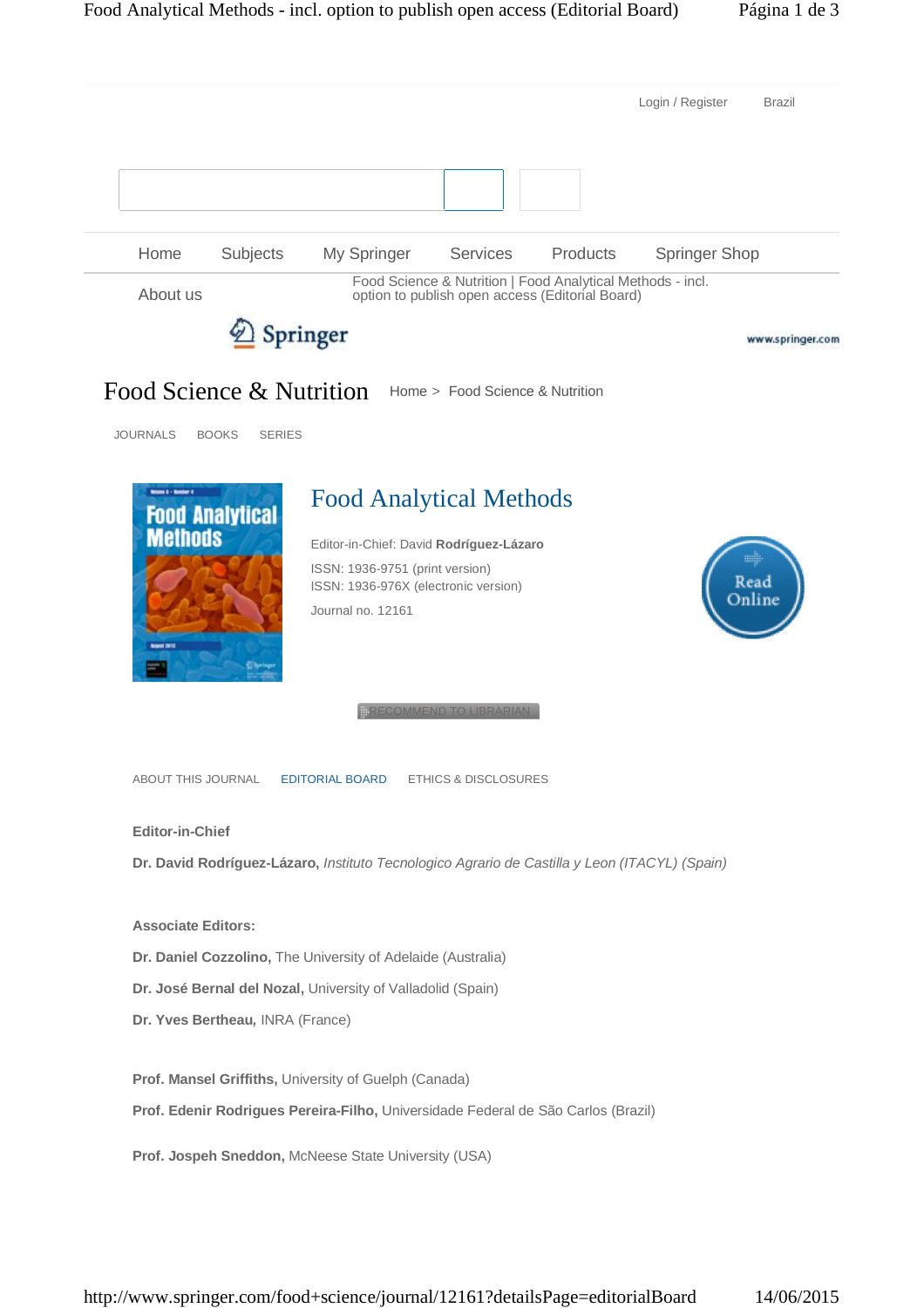## *Editorial Board:*

**Dr. Elke Anklam,** EU **I**nstitute for **H**ealth and **C**onsumer **P**rotection (Italy) **Dr. Sabah Bidawid,** Health Canada (Canada) **Prof. Alejandro Cifuentes**, Institute of Food Science Research-CSIC (Spain) **Prof. Luca Cocolin,** Università di Torino (Italy) **Dr. Nigel Cook**, The Food and Environmental Research Agency (UK) **Prof. Doris D'Souza,** University of Tennessee (USA) **Dr. Elena Ibañez Ezequiel**, Institute of Food Science Research – CSIC (Spain) **Dr. Jacob de Jong**, RIKILT (Netherlands) **Dr. Dario de Medici**, Instituto Superiore di Sanita (Italy) **Prof. Maria Teresa Destro,** University of Sao Paolo (Brazil) **Prof. Francisco Diez-Gonzalez,** University of Minnesota (USA) **Dr. Pina Fratamico,** United States Department of Agriculture (USA) **Dr. Marta Hernandez,** ITACyL (Spain) **Dr. Arne Holst-Jensen,** National Veterinary Institute (Norway) **Dr. Tomas Kuchta,** Food Research Institute (Slovakia) **Dr. Alexandre Leclercq,** Institut Pasteur (France) **Dr. Steven Lehotay,** USDA Agricultural Research Service (USA) **Dr. Bertrand Lombard,** French Agency for Food Safety (France) **Dr. Semir Loncarevic,** National Veterinary Institute (Norway) **Prof. S. Suzanne Nielsen,** Purdue University (USA) **Prof. Ivo Pavlik,** Veterinary Research Institute (Czech Republic) **Dr. Bert Pöpping,** Eurofins (UK) **Dr. Andreja Rajkovic,** Ghent University (Belgium) **Prof. Edenir Rodrigues Pereira-Filho,** Universidade Federal de São Carlos (Brazil) **Prof. Luis Rodriguez-Saona,** Ohio State University (USA) **Dr. Artur Rzezutka,** National Veterinary Research Institute (Poland) **Dr. Samim Saner,** Turkish Food Safety Association (Turkey) **Prof. Fidel Toldrá,** IATA-CSIC (Spain) **Prof. Martin Wagner,** Veterinärmedizinische Universität Wien (Austria) **Dr. Jana Žel,** National Institute of Biology (Slovenia)

## READ THIS JOURNAL ON SPRINGERLINK

# Online First Articles

## All volumes & issues